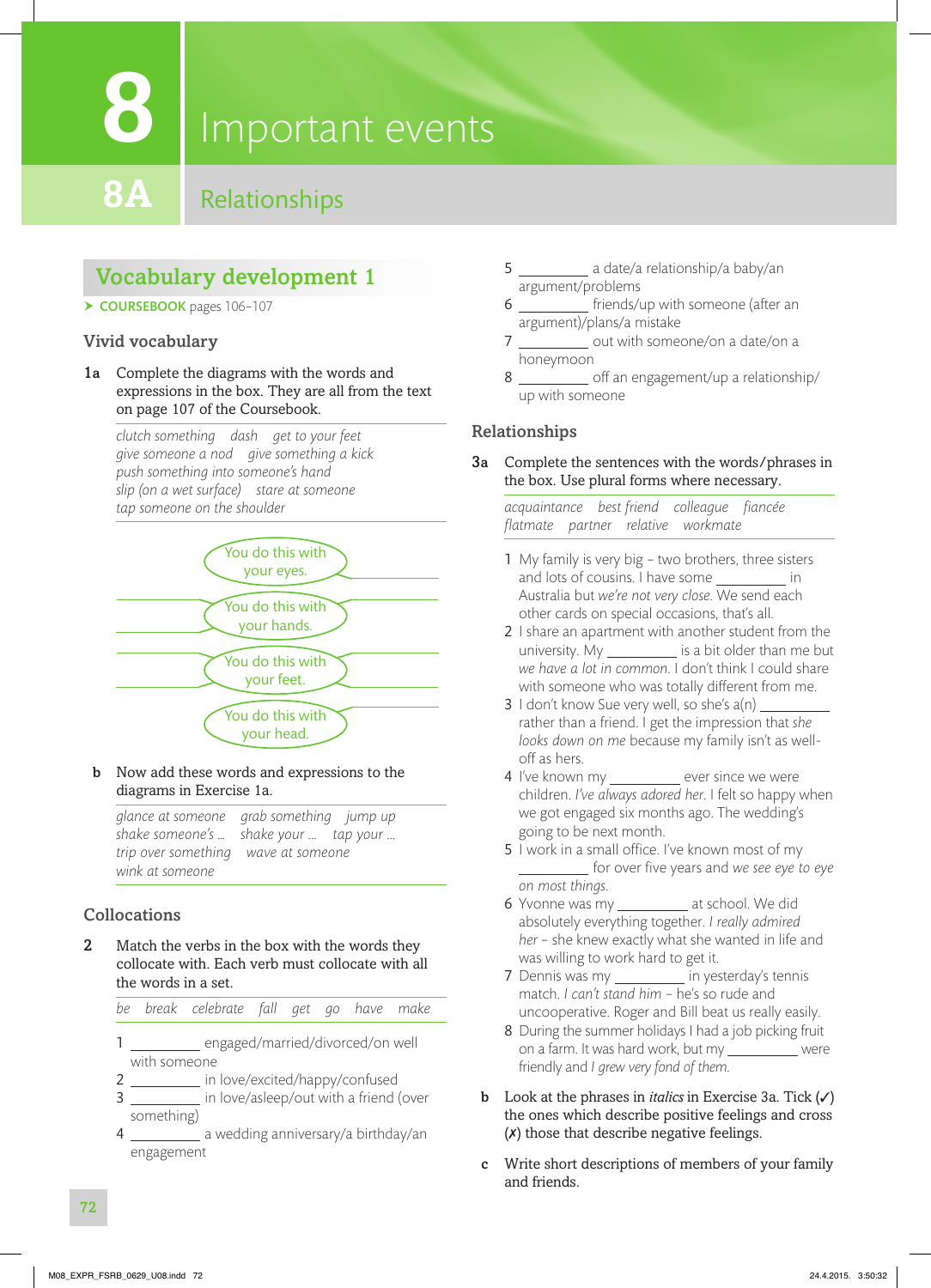#### Exam practice: Multiple-choice cloze (Paper 1 Part 1)

#### Do the task.

*For questions 1–8, read the text below and decide which answer* (A, B, C or D) best fits each gap. *There is an example at the beginning (0).*

#### **Blind date**

Aged 18,  $1(0)$   $A$  a job in the offices of a TV company. There was a boy working upstairs who seemed very cool and sophisticated because he got to meet all the stars. All the girls in the office used to try to  $(1)$  \_\_\_\_\_\_\_ him up whenever he paid  $a(2)$  \_\_\_\_\_\_\_ to our department. Then one day, (3) \_\_\_\_\_\_ unexpectedly, he invited me to a big charity dinner at an expensive hotel. I was so excited and  $(4)$  \_\_\_\_\_\_\_ spending a fortune on a new dress, shoes and hairstyle.

As we walked into the hotel, cameras were flashing and I felt like a real celebrity. We went up a long, wide flight of stairs, just like in a  $(5)$  \_\_\_\_\_\_ from the movies. But as we  $(6)$  \_\_\_\_\_\_ the top, one of my new leather-soled shoes slipped on the red carpet. I fell backwards and went head over  $(7)$  \_\_\_\_\_\_ down the stairs, landing in a heap at the bottom. I was unhurt but  $(8)$  \_\_\_\_\_\_\_ shaken and extremely embarrassed.

| $0$ A got   | <b>B</b> held     | C set     | D joined  |
|-------------|-------------------|-----------|-----------|
| 1 A speak   | <b>B</b> chat     | $C$ talk  | D gossip  |
| 2 A tour    | <b>B</b> trip     | $C$ stay  | D visit   |
| 3 A more    | <b>B</b> even     | C quite   | D much    |
| 4 A brought | <b>B</b> called   | C ended   | D went    |
|             |                   |           |           |
| about       | for               | up        | through   |
| 5 A part    | <b>B</b> scene    | C play    | D show    |
| 6 A managed | <b>B</b> achieved | C arrived | D reached |
| 7 A elbows  | <b>B</b> knees    | C heels   | D feet    |
| 8 A badly   | <b>B</b> poorly   | C toughly | D hardly  |

#### EXPERT STRATEGY

If you're not sure, cross out the options which you're sure are incorrect and choose the most likely answer.

#### $\blacktriangleright$  HELP

- 1 The missing word makes a phrasal verb with *up*.
- 2 Which word collocates with *paid*?
- 6 The meaning is 'arrived at' but you need a verb you can use without a preposition.

#### Language development 1

▶ COURSEBOOK pages 108-109, EXPERT GRAMMAR pages 193–194

#### Reported speech: Reporting exact words

- 1 Find and correct the mistakes in the sentences. Say if they are mistakes with the *verb tense* (T), *word order* (WO) or if the *wrong word* is used (WW).
	- 1 Tina told me she has spent three months at a college in the UK last year.  $s$  spent  $(T)$
	- 2 I asked her why had she gone there.
	- 3 She replied she wants to improve her English.
	- 4 I asked her if she will go to London with me in the summer.
	- 5 She said she had spent some time there the last year.
	- 6 I asked her why didn't she want to go there again.
	- 7 She said me it had rained all the time she was there.
	- 8 I said we could bring umbrellas with us.

#### Reporting verbs

#### 2a Choose the correct answers.

- 1 My teacher *advised* / *recommended* me to go abroad to study.
- 2 Peter *told* / *said* to me that he wanted to get married and settle down.
- 3 I *denied* / *refused* to tell Paul what I had done the previous evening.
- 4 Julia *admitted* / *informed* that she had been out with Ben.
- 5 My mother *blamed* / *accused* me of breaking her favourite vase.
- 6 My girlfriend *insisted* / *agreed* to come to the airport with me.
- 7 Sandra *threatened* / *warned* to tell Richard what I had said.
- 8 Tania *suggested* / *persuaded* going for a pizza after the film.

#### EXPERT LANGUAGE

Find two examples of words with negative prefixes in the text.

#### EXPERT WORD CHECK

*charity dinner flight of stairs in a heap sophisticated*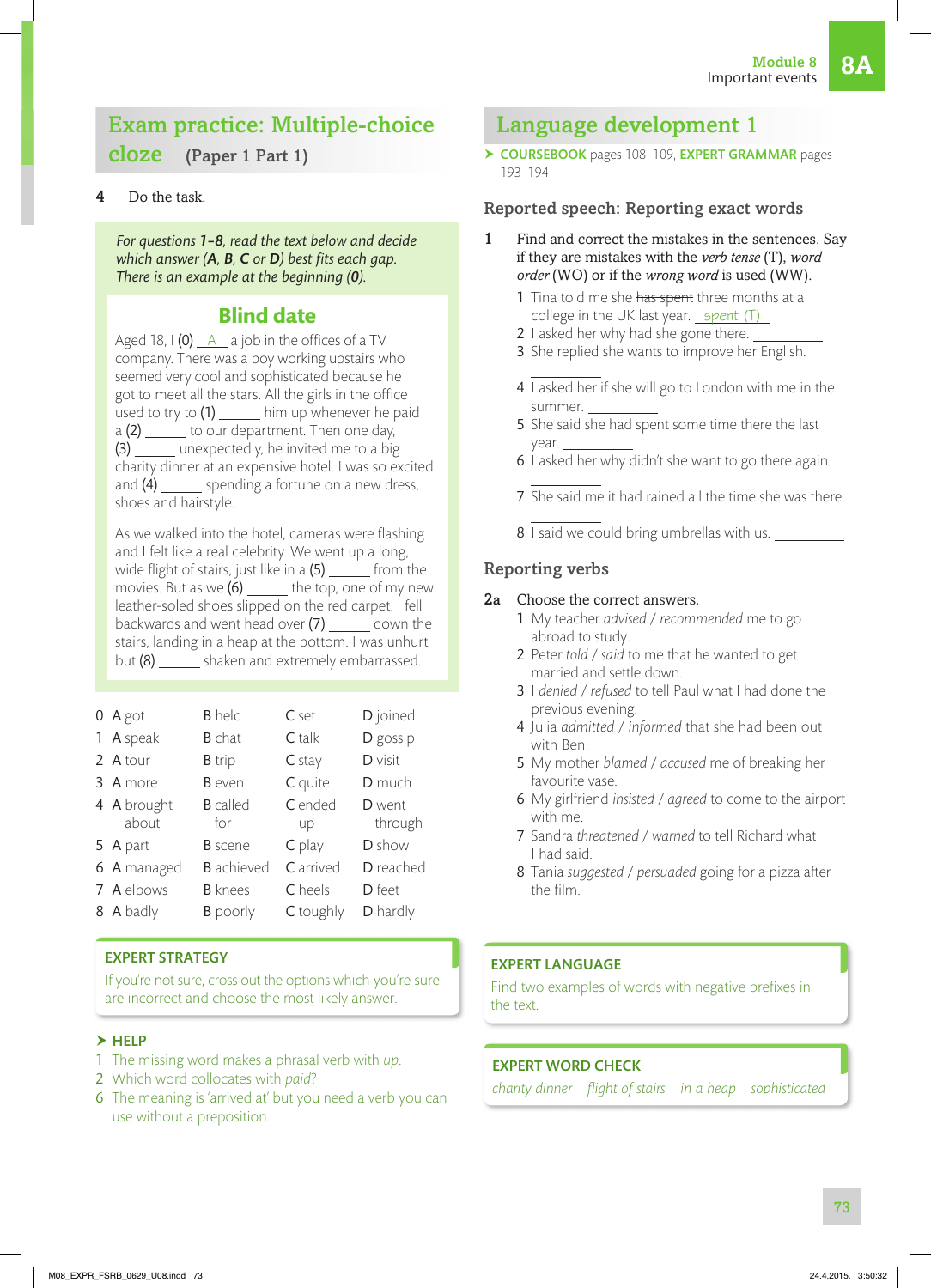#### **1A** Module 8 **Important events**

#### **b** Match the sentences  $(1-10)$  with the reporting verbs (a–j). Then rewrite the sentences in reported speech. 1 Would you like to come to my house for lunch? 2 I'm really sorry I missed your birthday party. 3 I will definitely be at the wedding. 4 Don't go out with Ken because he's dangerous! 5 I'll help you write the invitations. 6 If you go to the Oasis Club again, I'll tell your father.  $\parallel$  7 I really didn't invite your ex-boyfriend to my party. 8 Why don't you ask Dave out on a date? 9 I think you should break off your engagement. 10 You told me a lie! a Anna invited me to go to her house for lunch . **b** Ruth suggested ... c Denise offered ... d Eve denied e Keith threatened f Maureen advised . g Sue apologised and the set of the set of the set of the set of the set of the set of the set of the set of the set of the set of the set of the set of the set of the set of the set of the set of the set of the set of the h Rob accused i Richard promised **j** Maria warned

#### Key word transformations

- 3 Complete the second sentence so that it has a similar meaning to the first sentence, using the word given. Do not change the word given. Use between two and five words, including the word given.
	- 1 'I won't tell anyone what you did,' George said. PROMISED
	- George \_\_\_\_\_\_\_\_\_\_\_ what I had done.
	- 2 'I'll buy the theatre tickets,' Peter said. INSISTED
		- Peter \_\_\_\_\_\_\_\_\_\_ the theatre tickets.
	- 3 'Can I have another piece of cake?' Doug asked. WHETHER
	- Doug asked \_\_\_\_\_\_\_\_\_\_ another piece of cake. 4 'Why didn't you arrive on time, John?' Sally asked. **WHY** 
		- Sally asked John \_\_\_\_\_\_\_\_\_\_\_\_\_ on time.
	- 5 'You've broken my watch, Simon!' Alan said. ACCUSED
		- Alan watch.
	- 6 'Don't leave the mountain footpath, Paul!' Patricia said. WARNED
	- Patricia \_\_\_\_\_\_\_\_\_\_ leave the mountain footpath. 7 'Would you like to go to a rock concert this
	- weekend, David?' Maria asked. INVITED
	- Maria \_\_\_\_\_\_\_\_\_\_\_ go to a rock concert that weekend.
	- 8 'We haven't reserved you a seat, I'm afraid,' the airline representative said.

#### ADMITTED

The airline representative \_\_\_\_\_\_\_\_\_\_ reserved me a seat.

### Exam practice: Open cloze

(Paper 1 Part 2)

Do the task.

*For questions 1–8, read the text below and think of the word which best fits each gap. Use only one word in each gap. There is an example at the beginning (0).*

#### Blind date

| I first met my girlfriend Charlotte through what<br>(0) is known as online dating. We had each sent |  |
|-----------------------------------------------------------------------------------------------------|--|
| in our personal details (1) ___________ inclusion in                                                |  |
| the website's database. The database search results                                                 |  |
| suggested we were a good match (2) ____                                                             |  |
| principle and we were sent contact details so that we                                               |  |
| could get in touch with each (3) Cur                                                                |  |
| first meeting took $(4)$ in a restaurant in                                                         |  |
| London. It was (5) ___________ people call a blind                                                  |  |
| date and (6) _____________ of us had ever been on one                                               |  |
| before, although we didn't realise this at the time.                                                |  |

My first impression was that Charlotte was smartly dressed and looked much prettier (7) in her photo. She told me she'd come straight from the office and there hadn't been time to change into something more casual. At first, it was quite difficult to find something to talk about apart (8) our jobs. But then Charlotte asked me about my hobbies and we found we had quite a few interests in common. We've been going out ever since.

#### EXPERT STRATEGY

Remember to read the whole text through once you've filled in all the gaps.

#### $\blacktriangleright$  HELP

- 1 The missing word is a preposition.
- 6 The word you need is the negative form of *both*.
- 7 Which word follows a comparative adjective?

#### EXPERT LANGUAGE

Find fair examples of the past perfect in the text.

#### EXPERT WORD CHECK

*first impression in common inclusion online dating*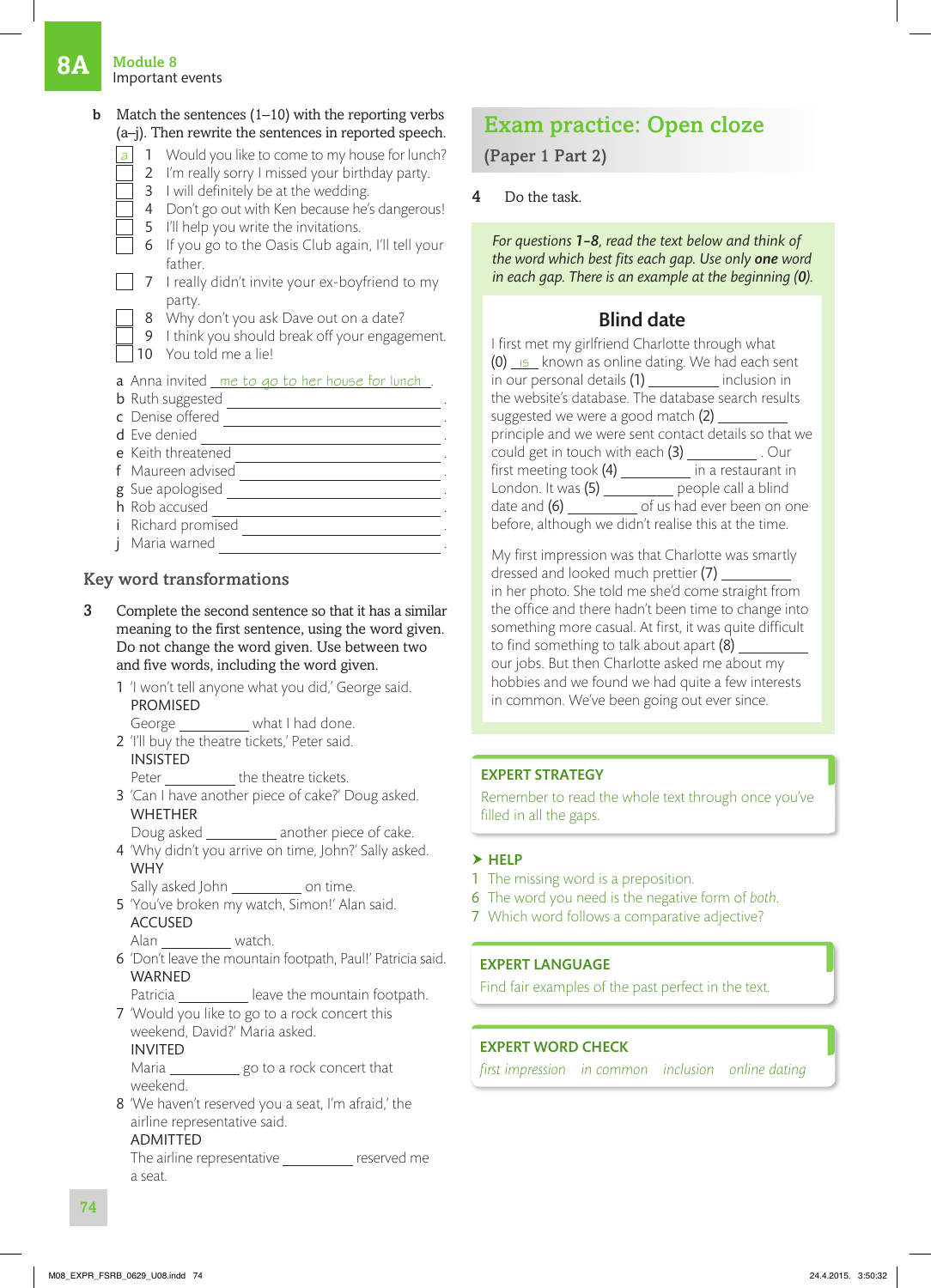#### Writing (Paper 2 Part 1: Essay)

▶ COURSEBOOK pages 110-111, EXPERT WRITING pages 199-200

#### EXAM STRATEGY

It's important to plan an essay in advance so that the argument is organised in the most logical way. The wording of the question helps you to do this. Discuss the points in the question and make sure you:

- support your ideas with reasons or examples.
- use linking words to show the connection between your ideas.

#### Understand the task

- 1a Read the writing task and answer the questions.
	- 1 Who will read the essay?
	- 2 What style should you use?
- b Note down two advantages and two disadvantages of living at home.

Advantages Disadvantages

*In your English class, you have been talking about the advantages and disadvantages of young people living at home with their parents when they are studying at university or starting work in their first jobs. Now your English teacher has asked you to write an essay.*

*Write an essay using all the notes and give reasons for your point of view.*

Young people should live with their parents for as long as they want.

**Notes** 

Write about:

1 advantages of living with parents

2 disadvantages of living with parents

3 (your own idea)

*Write your essay in 140–190 words.*

#### Read a sample answer

#### 2a Read a student's essay and cross out the option (A, B or C) which is *not* possible.

Nowadays, it's common for young people to continue to live with their parents until their mid-twenties. **(1)** , many people think that this is a bad thing and that young people should be encouraged to leave home earlier.

There are many reasons why young people continue to live with their parents. They may feel comfortable at home. **(2)** \_\_\_\_\_\_\_, they do not need to cook, wash their clothes or pay rent. This last point is important because life today has become very expensive. **(3)** \_\_\_\_\_\_, it's difficult to live well if you don't earn

**(4)** , many young people say that they only became mature once they left home. Living away from their parents when they went to college or started work forced them to be independent. **(5)** they had to start to think for themselves and sort out problems on their own.

a high salary.

In my view, young people should stay with their parents if they want to. **(6)** \_\_\_\_\_\_\_, they should understand that gaining some independence would be beneficial. Travelling independently of their parents in their summer holidays could be a good idea, (7) \_\_\_\_\_\_, for those who continue to live at home.

| 1 A However B Furthermore    |                                                                                                                                                                                                                                              | C Nevertheless |
|------------------------------|----------------------------------------------------------------------------------------------------------------------------------------------------------------------------------------------------------------------------------------------|----------------|
| 2 A Therefore B For instance |                                                                                                                                                                                                                                              | C For example  |
|                              | <b>3</b> A Despite this <b>B</b> As a result                                                                                                                                                                                                 | C Consequently |
|                              | 4 A However B On the other hand C Even so                                                                                                                                                                                                    |                |
|                              | 5 A Similarly B In other words C That is to say                                                                                                                                                                                              |                |
|                              | 6 A Nevertheless B As a consequence C On the other hand                                                                                                                                                                                      |                |
|                              | 7 A otherwise B for instance C therefore                                                                                                                                                                                                     |                |
|                              | $\mathbf{A} = \mathbf{A} \mathbf{A}$ and the contract of the contract of the contract of the contract of the contract of the contract of the contract of the contract of the contract of the contract of the contract of the contract of the |                |

b Read the essay again and complete the paragraph plan the student followed.

| Paragraph 1: Introduction:                |
|-------------------------------------------|
| Paragraph 2: Advantages of living at home |
| Advantage(s):                             |
|                                           |
| Paragraph 3:                              |
| Disadvantage(s):                          |
| Example(s):                               |
| Paragraph 4 (my own idea):                |
| Example $(s)$ :                           |

#### Features of an essay

3 Read the list of features of a good essay. Tick the ones that the essay above has.

#### A good essay:

- 1 is divided into three or four main paragraphs.
- 2 has an introduction that makes a general statement about the topic.
- 3 supports the main points with details.
- 4 uses linking words to connect the ideas.
- 5 states the writer's view in the final paragraph.
- 6 uses a neutral style consistently.
- 7 is between 140 and 190 words.
- 4 Write your own essay.

75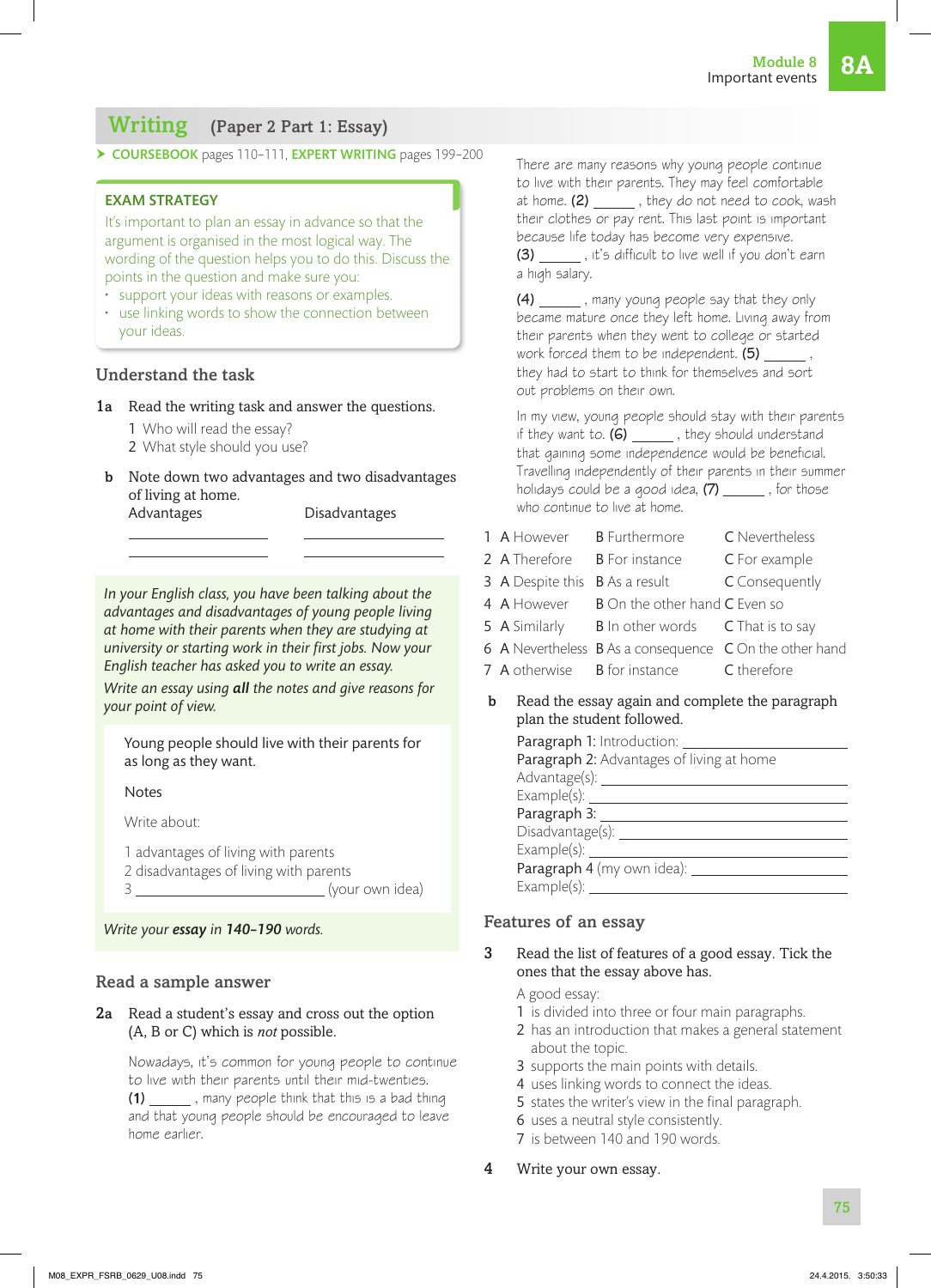#### Listening (Paper 3 Part 3)



#### Before you listen

- 1a Read the instructions for the listening task. What are the speakers going to talk about?
- b Mark the key words in the statements (A–H).

#### Multiple matching

- 2a  $\int_{\mathbb{R}}$  <sup>12</sup> Listen once and focus on each speaker's main point. Match the main points with the closest option (A–H).
- $\mathbf{b}$   $\mathbf{a}$   $\mathbf{a}$   $\mathbf{b}$   $\mathbf{b}$  Listen again and check your answers. Make sure the ideas expressed in the recording match the options exactly.

*You will hear five short extracts in which women are talking about what it was like to grow up with a twin sister. For questions 1–5, choose from the list (A–H) what each speaker says. Use the letters only once. There are three extra letters which you do not need to use.*

- A The way people regarded us used to annoy me. Speaker  $1 \mid 1 \mid$
- **B** I always felt I was being compared to my sister. Speaker  $2 \mid 2$
- C I had frequent disagreements with my sister. Speaker  $3 \mid 3$
- D My sister and I had very similar tastes. Speaker 4 4



- F I used to get upset when my sister laughed at me.
- G I always felt closer to my older brother than to my twin sister.
- H My sister used to let me down occasionally.

#### EXPERT STRATEGY

Read the options A–H. Think about the words and expressions you expect to hear.

#### $\blacktriangleright$  HELP

- Speaker 3: Listen for the second time Emily's name is mentioned – the answer follows this. Speaker 4: Listen to what she says about clothes and hair. How did people react?
- Speaker 5: Did the twins enjoy being together?

#### EXPERT LANGUAGE

Find an example of the past continuous in the statements.

#### EXPERT WORD CHECK

*gang up on identical in tune infuriate misled*

#### Paraphrasing

- $3 \quad \boxed{12}$  Listen again and complete the phrases from the recording. Speaker 1 1 people would \_\_\_\_\_\_\_\_\_ us up 2 we were both \_\_\_\_\_\_\_\_\_\_ independent 3 which was  $a(n)$  \_\_\_\_\_\_\_\_\_\_\_\_ for disaster Speaker 2 4 there was a real \_\_\_\_\_\_\_\_\_\_\_ between us Speaker 3 5 Emily is the first person I'll if I'm feeling down Speaker 4
	- 6 people just \_\_\_\_\_\_\_\_\_\_ us together
	- Speaker 5
	- $7$  it \_\_\_\_\_\_\_\_\_\_\_ me mad
	- 8 we used to \_\_\_\_\_\_\_\_\_\_\_ our older brother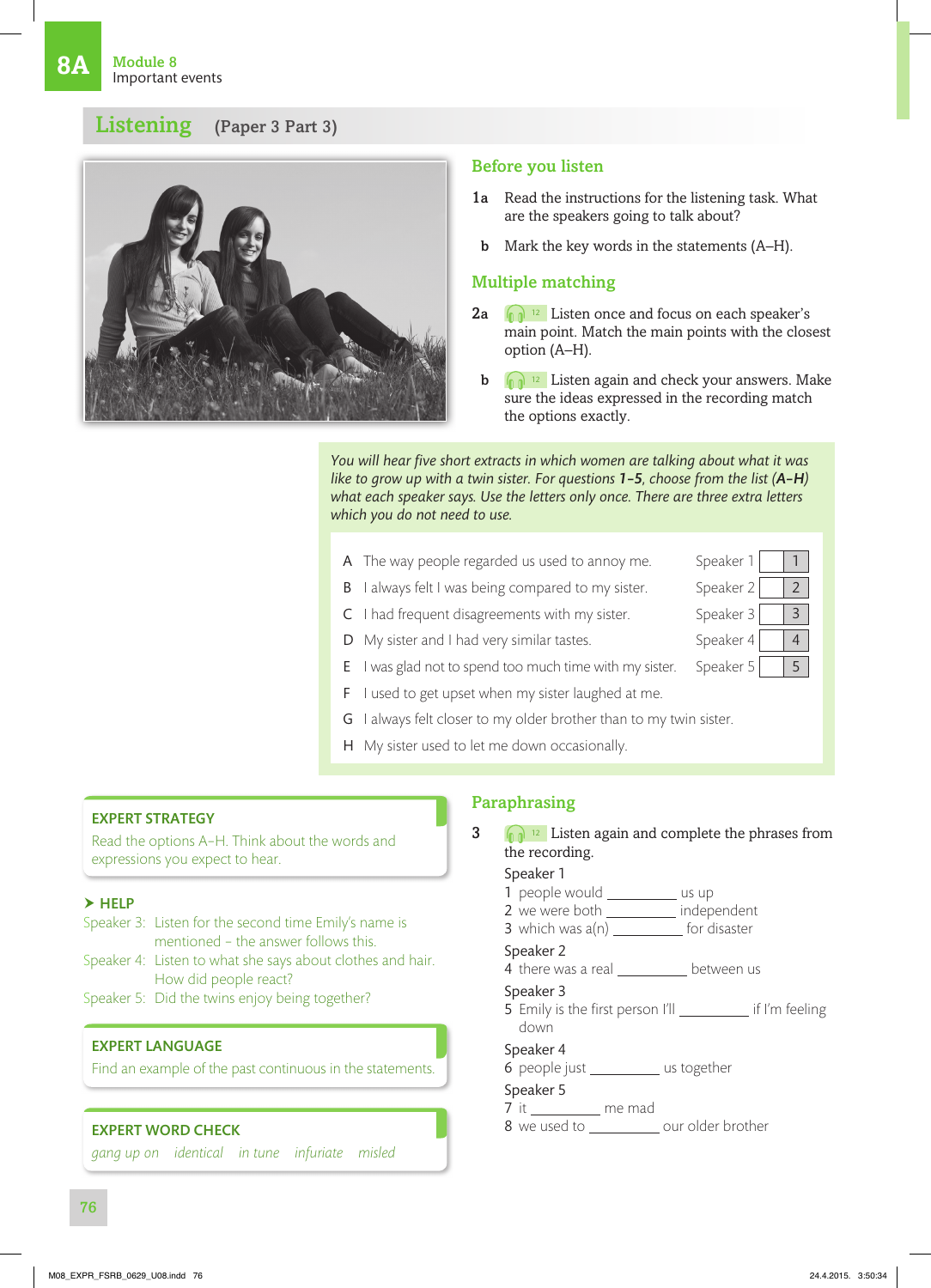#### Vocabulary development 2

▶ COURSEBOOK pages 112-113

#### Word formation

#### EXPERT STRATEGY

In the word formation task (Paper 1, Reading and Use of English, Part 3), you should not only decide what part of speech the word is (e.g. adjective, noun, verb) but also whether it is plural or negative.

- 1 Read the extracts from an article about hobbies. Use the word given at the end of the sentences to form a word that fits in the gap.
	- 1 Reading \_\_\_\_\_\_\_\_\_\_\_ magazines, you'd think that celebrities like film stars, top models, etc. spend their whole non-working lives at parties. WEEK
	- 2 But according to a new book, this is often far from the . TRUE
	- 3 We don't expect rock stars to enjoy doing things like collecting stamps, which people generally regard as really \_\_\_\_\_\_\_\_\_\_ hobbies. BORE
	- 4 Being a celebrity is all about image and their fans have certain \_\_\_\_\_\_\_\_\_\_\_\_\_ of these people. EXPECT
	- 5 Jarvis Cocker, lead singer of rock band Pulp, spends a lot of time bird-watching – and he's not because quite a few rock stars collect things like old coins and matchboxes. USUAL
	- 6 During my research, I saw some very film stars doing crossword or jigsaw puzzles. GLAMOUR

#### Talking about hobbies

#### EXPERT STRATEGY

In Paper 4, Speaking, Part 1, the examiner may ask if you have any hobbies and how you became interested in them. Make sure you are familiar with the vocabulary you would need to describe your hobby effectively.

2a Complete the descriptions with the hobbies in the box. There are two extra hobbies which you do not need to use. Mark the words which help you decide.

*bird-watching board games chess gardening knitting making models stamp collecting trainspotting*

I started doing it when I was a child. I used to buy plastic kits. The only thing you needed was a tube of glue and some paints. Nowadays I make all the parts myself from wood or metal.

1

I've had this hobby all my life. You don't need any special equipment – just albums to put your collection in and a magnifying glass. I love all the different colours and designs from around the world.

2

4

It's exciting when you see species you know are rare. You have to try to get as close as you can without making a sound. A good pair of binoculars is essential.

Since we moved to a bigger house, I've been doing a lot of it. It keeps me fit. I have a number of tools, such as forks and spades, and a lawn mower, which I use every weekend.

3

You have to keep a record of everything that comes into the station. It can get a bit cold waiting on platforms all day, so you need a warm coat or anorak.

My sister and I have six or seven different ones. It's much better than playing cards. I love the moment when you throw the dice – you never know what's going to happen.

- b Write a short description of a hobby you have, or have had in the past. Make notes about:
	- 1 when you started the hobby.
	- 2 what attracted you to it.

6

5

- 3 what equipment you need.
- 4 How much time you spend on it.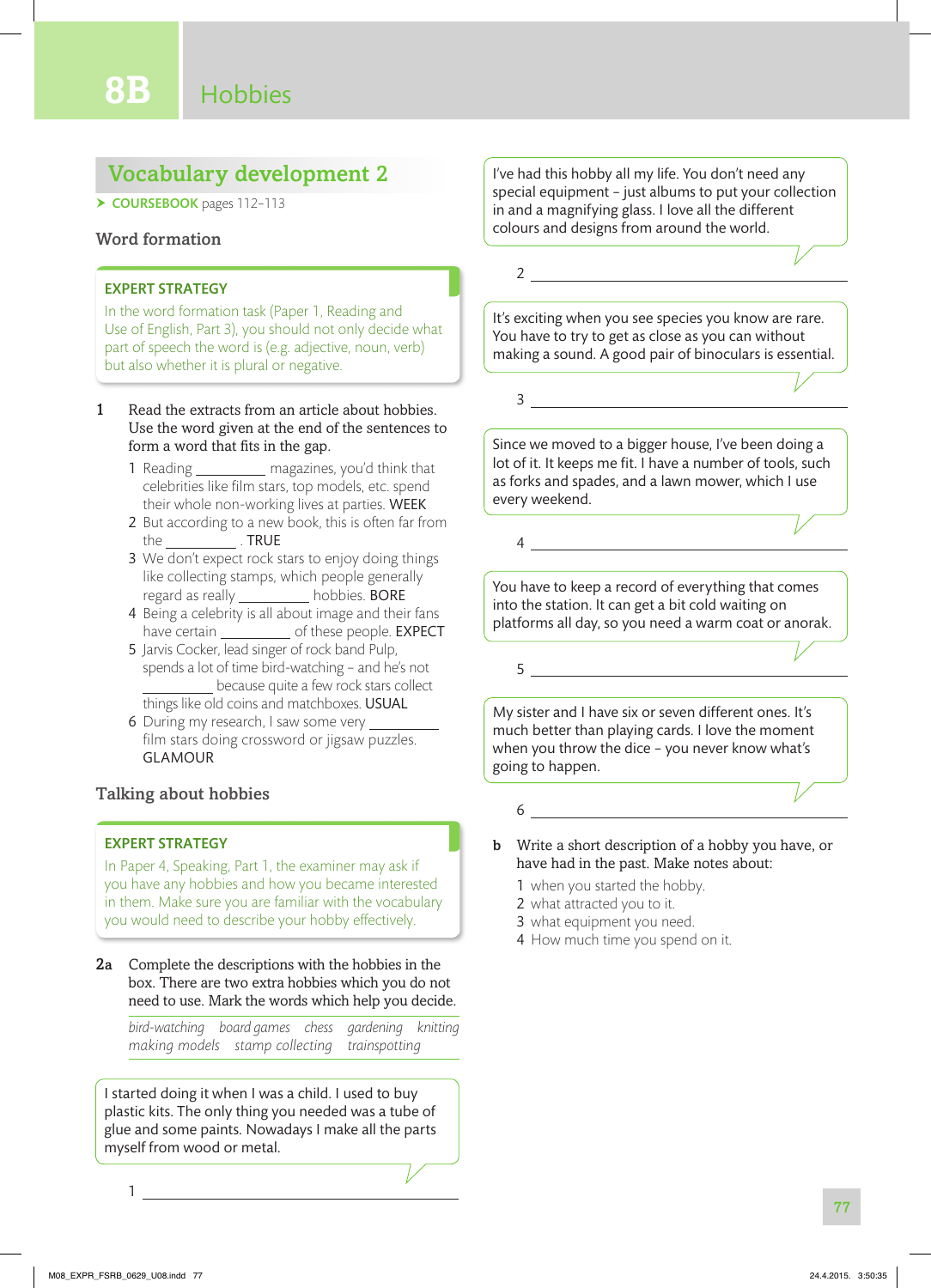#### Paraphrasing

- 3 What items of clothing or equipment from Exercise 2a are these students describing?
	- 1 I really like cutting the grass in the garden with it it's a sort of machine but I don't know what it's called in English.
	- 2 When I was a kid, I loved to throw the two you know, they're like little wooden boxes. I got really excited if I got two sixes.
	- 3 I used to spend all my time sticking pieces of wood together with … a liquid like toothpaste.
	- 4 Every weekend I put on my what's it called? it's like a short coat – it stops you getting cold and wet – and go with friends to the airport.
	- 5 My father bought me a you know, a big round glass which makes things bigger – and I looked at everything through it.
	- 6 On my birthday I was given a I don't know what the word is – you use it for looking at things which are far away – you use both eyes like this.

#### Phrasal verbs and expressions

4 Choose the correct answers.

## Do you want an exciting new hobby?

Do you **(1)** *spend* / *pay* a lot of time watching TV in the evenings? When you need to wind **(2)** *up* / *down* at the end of a hard day, do you put your **(3)** *feet* / *legs* up in front of 'the box'? It's not very creative, is it?

Why not take **(4)** *up* / *out* a new and exciting hobby? The ancient Japanese art of origami – folding paper to make attractive objects  $-$  is a fascinating way of **(5)** *passing* / *occupying* the time. All you need are some coloured paper squares, a pair of scissors and our easy-to-follow, step-by-step guide.

If you are keen **(6)** *at* / *on* making things with your hands, then origami is for you! Groups of enthusiasts are springing **(7)** *up* / *over* everywhere. Reach for the telephone and **(8)** *make* / *give* us a call now!

## ☎ 0118 4960009

#### Language development 2

▶ COURSEBOOK page 116

Expressing ability: *can*, *could*, *be able to*

1 Complete the article with the correct form of *can*, *could* or *be able to*. More than one answer may be possible.

## *My new passion: scuba diving*

I (1) swim since I was a teenager and scuba diving is something I've always wanted to do. So last summer I went on a four-day Ocean Frontiers training course in the Cayman Islands. I had a fantastic time! I'd encourage anyone who is interested in  $(2)$  dive to go on this course.

On the first day, we met our diving instructor, Neil, who showed us a video and gave us a test.  $\binom{3}{2}$  answer all the questions because I'd carefully studied the training manual they'd sent me beforehand.

After lunch, we went to the swimming pool so that we (4) start to put the theory into practice. Neil showed us all the equipment and told us to breathe normally under the water. At first, I panicked and (5) breathe at all but it soon became much easier.

In the pool, we learnt several skills. One of the most difficult was achieving 'buoyancy'. It's very important for divers (6)

float in the water, so we spent a lot of time learning how to do this.

In the days that followed, we went diving in the sea. It was truly amazing. We soon found that we (7) move around easily in the sea, gazing at the colourful sea life around us.

'In the future, you (8) dive anywhere in the world you want,' Neil told us at the end of the course. 'Time has been short, so  $I(9)$  \_\_\_\_\_\_\_\_\_\_\_\_\_\_\_\_ show you how to take photos underwater or how to dive in a wreck. But those are things you (10) learn whenever you want. You are now certified divers. Congratulations!'

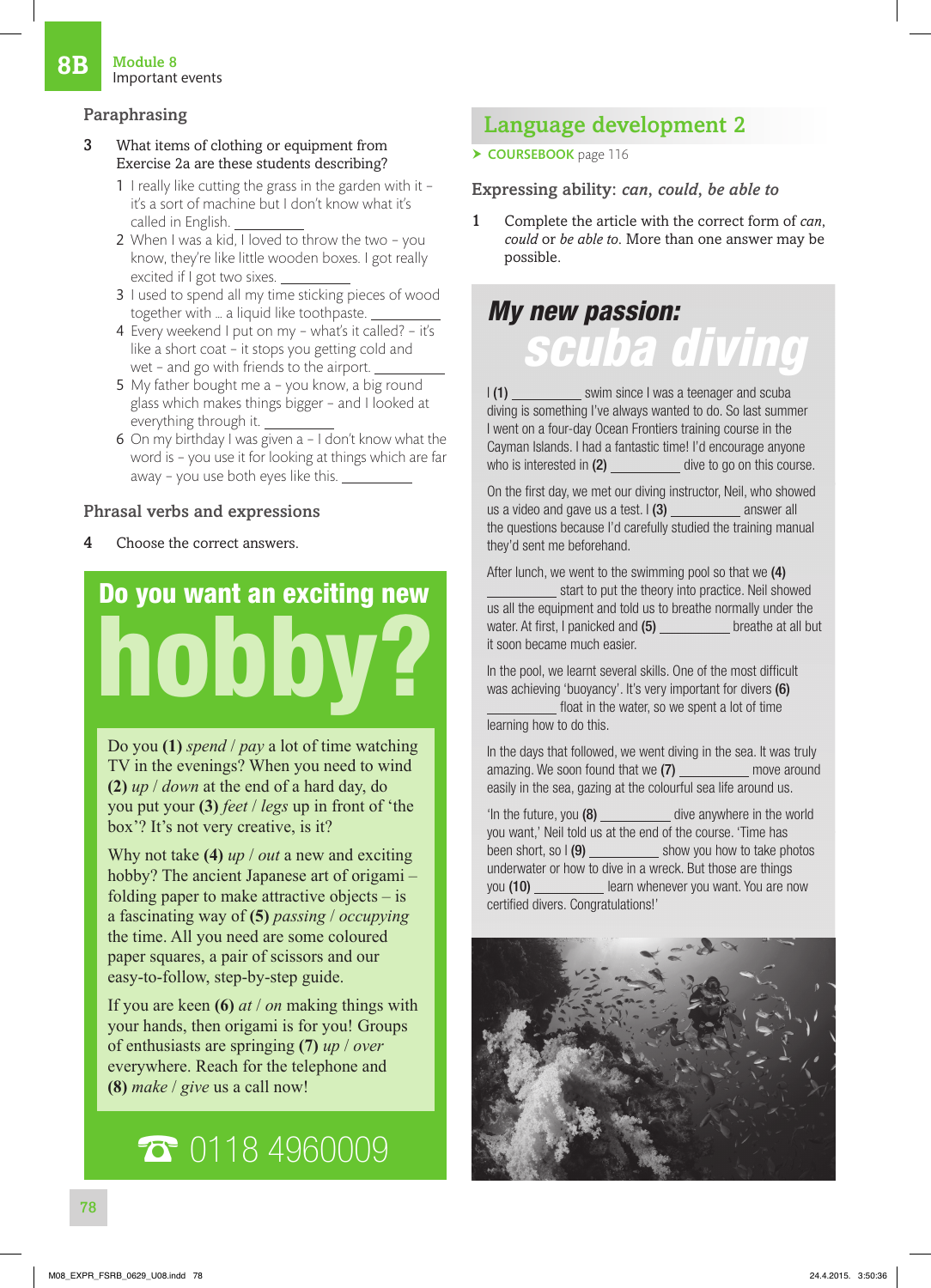#### Other ways of expressing ability

2 Complete the sentences using the correct form of the verbs in brackets and the verbs in the box. Add any other words that are necessary.

*beat climb light play ride speak use win*

- 1 I'd love to cycle around Europe but I don't know how to ride a bike. (not know)
- 2 Although it was very windy on the beach, we <u>\_\_\_\_\_\_\_</u> a fire. (manage)
- 3 Although his opponent was a better chess player, Jason \_\_\_\_\_\_\_\_\_\_\_ him in the first game. (succeed)
- 4 Can I come with you to Paris? I'll be useful because I \_\_\_\_\_\_\_\_\_\_\_\_\_ French. (know)
- 5 Dave is an inexperienced mountaineer. I don't think he \_\_\_\_\_\_\_\_\_\_\_ the South Face next month. (manage)
- 6 Sue was an excellent dancer and \_\_\_\_\_\_\_\_\_ all the prizes at the competition. (succeed)
- 7 Gill had a bad cold but she still the violin beautifully on Saturday evening. (manage)
- 8 I wanted to make a cake yesterday but I my mother's new food mixer. (not know)

#### Key word transformations

- 3 Complete the second sentence so that it has a similar meaning to the first sentence, using the word given. Do not change the word given. Use between two and five words, including the word given.
	- 1 Can you take part in the show next week? ABLE

Will \_\_\_\_\_\_\_\_\_\_\_ part in the show next week?

2 Eve is a strong swimmer but she can't swim across that lake.

#### CAPABLE

Although Eve is a strong swimmer, she across that lake.

- 3 Amanda is not a very good pianist.
- KNOW Amanda doesn't \_\_\_\_\_\_\_\_\_\_\_ the piano very well.
- 4 My sister was the best singer in the choir. COULD
- Nobody in the choir \_\_\_\_\_\_\_\_\_\_\_\_\_ than my sister.
- 5 How were you able to make such a tiny model train? MANAGE

How such a tiny model train?

- 6 My brother managed to pass his driving test first time. SUCCEEDED
- My brother \_\_\_\_\_\_\_\_\_\_\_ his driving test first time.
- 7 I couldn't take any photos at the party because my camera was broken.

#### ABLE

Since my camera was broken, I \_\_\_\_\_\_\_\_\_\_\_ any photos at the party.

8 Despite the wind and rain, the climbers were able to put up their tent.

#### MANAGED

Despite the wind and rain, the climbers their tent.

#### Exam practice: Open cloze

(Paper 1 Part 2)

Do the task.

*For questions 1–8, read the text below and think*  of the word which best fits each gap. Use only *one word in each gap. There is an example at the beginning (0).*

#### Collecting things

These days everyone seems to be  $(0)$   $a$  collector. A new book describes collectors (1) the archaeologists of the present and contains some fascinating stories.  $(2)$  \_\_\_\_\_\_ instance, there's the man (3) has 50,000 items of food packaging stored in his home and the teenager willing to spend all her savings on the rare *Star Wars* toy that would complete her collection.

In past centuries only wealthy people  $(4)$  \_\_\_\_\_\_ afford to travel and most collectors started out with just a(n) (5) strange objects bought on trips abroad. In the days before photography and television, this was the only  $(6)$  <u>people</u> could see objects from other cultures. Gradually, museums were established so that ordinary people would be  $(7)$  \_\_\_\_\_ to see these treasures too.

In explaining why we collect things, however, the book sees no difference (8) \_\_\_\_\_\_ great art collectors and teenagers collecting items related to their favourite pop stars. The social and psychological explanations for collecting are much the same.

#### EXPERT STRATEGY

Remember to read the whole text through before answering the questions.

#### $\blacktriangleright$  HELP

- 2 The missing word is a preposition.
- 7 The word you need expresses the idea of possibility.

#### EXPERT LANGUAGE

Find three examples of modal verbs in the text.

#### EXPERT WORD CHECK

*archaeologists food packaging savings treasures*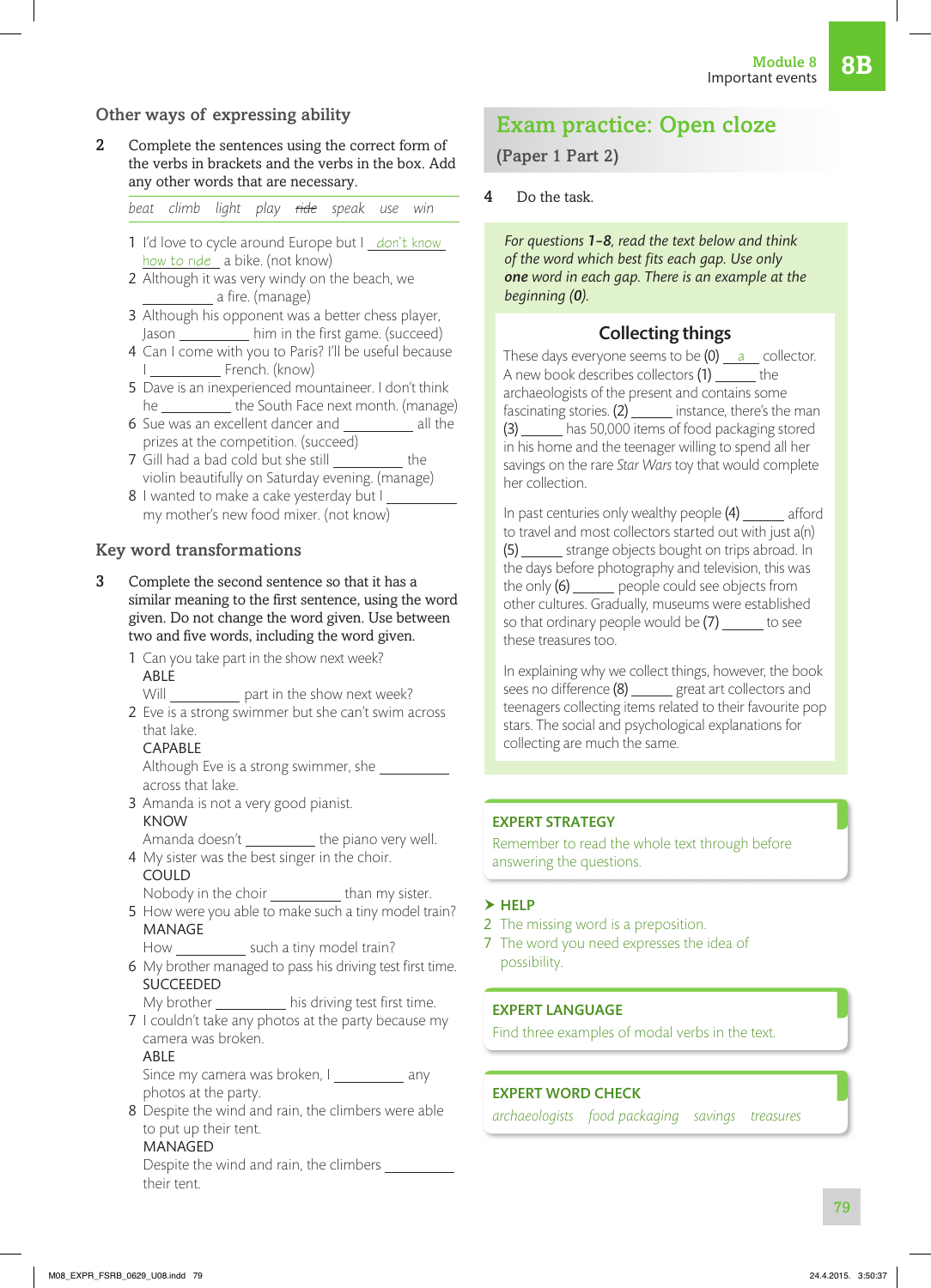#### Reading (Paper 1 Part 7)

| Before you read          | 1            | Read the title and subheadings of the article and answer<br>the questions.<br>1 What job does each person do?<br>2 What kind of hobby do you think each person has? |
|--------------------------|--------------|---------------------------------------------------------------------------------------------------------------------------------------------------------------------|
| <b>Skimming</b>          | $\mathbf{2}$ | Skim the text to check your ideas in Exercise 1.                                                                                                                    |
| <b>Multiple matching</b> |              | <b>3a</b> Look at question 1 in the reading task. Mark the part of section D that<br>tells you this is the answer.                                                  |
|                          | $\mathbf b$  | Do the task. Follow these steps.<br>• Read the question carefully and mark the key words so that you know<br>what you are looking for.                              |

- Scan the texts quickly to find the section which deals with the idea in the question. Look for parallel phrases and parts of sentences.
- When you have found the relevant part, read it carefully to make sure it has exactly the same meaning as the question. (The same topics and vocabulary may appear in more than one text, so be careful that the meaning matches the question exactly.)
- When you find the answer, mark it and write the question number on the text so that you can check it later.
- When you have answered all the questions, you can look again at the parts of the texts where you haven't found answers.

#### EXPERT STRATEGY

If you can't find the information immediately, put a question mark next to the question and go back to it later.

#### $\blacktriangleright$  HELP

- 2 Which hobby is likely to involve *regulations*? Look for another word with the same meaning. Remember that the text will not use the same words as the question.
- 5 A *commitment* is something you have to do, which stops you doing something else. Which section mentions this?

#### EXPERT WORD CHECK

*beggars reservoirs upbringing vintage cars windsurfing*

#### *You are going to read an article about four people and their hobbies. For questions 1–10, choose from the people (A–D). The people may be chosen more than once.*

#### Which person says that their hobby:

is too expensive to do in some places? **1 D** 

must conform to certain fixed regulations? 2

used to be associated with a particular type of person?  $\vert$  3

involves learning by watching experts in the activity? 4

fits in well with other commitments?

has become easier thanks to recent improvements in the equipment? 6

is associated with a certain type of clothing?

sometimes provokes negative reactions in people?

- has advantages over another similar hobby?
- requires the clever combination of certain materials?

| 6 |  |
|---|--|
|   |  |
| 8 |  |
|   |  |
|   |  |